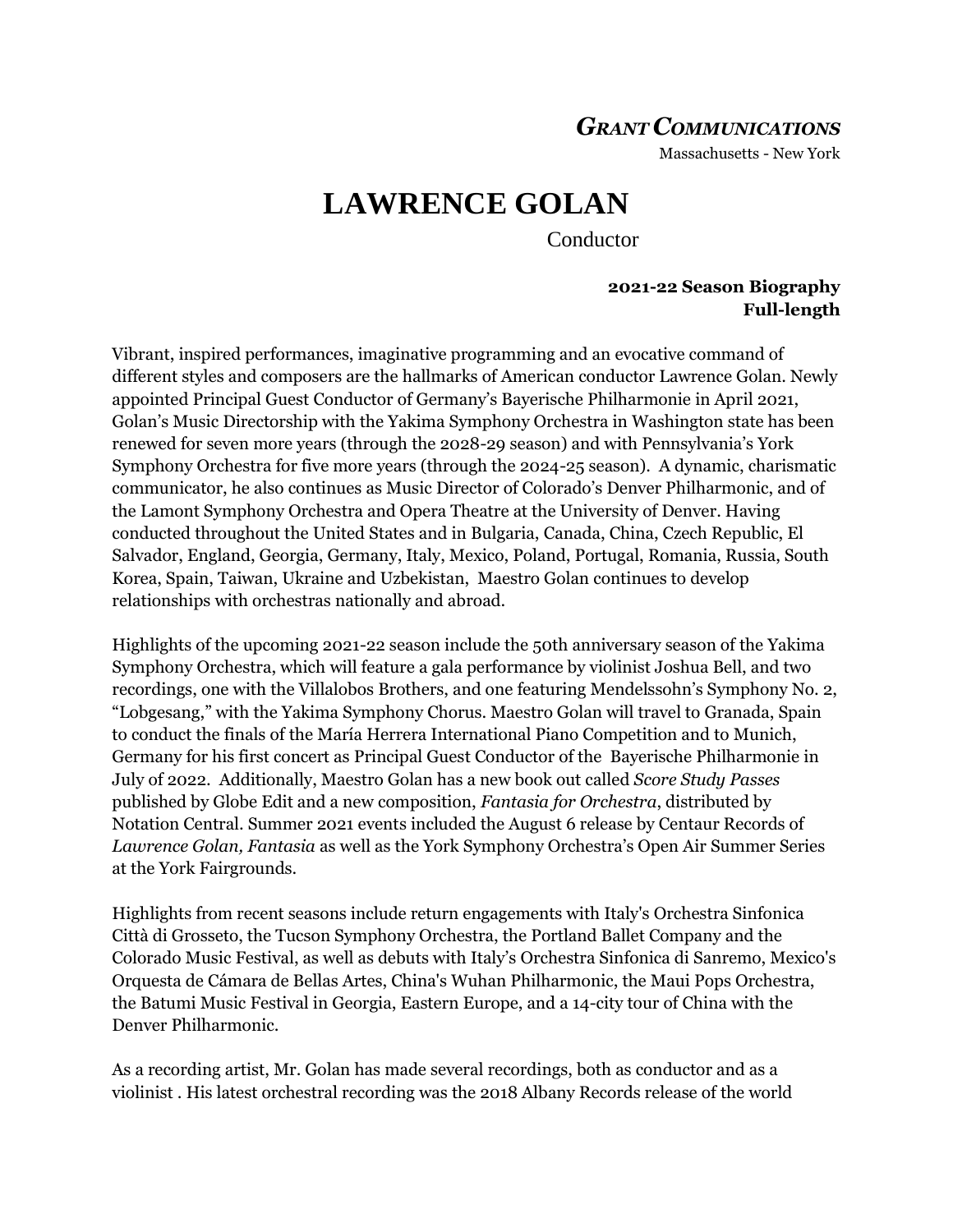premiere Blu-ray disc and audio CD of composer Jiaojiao Zhou's theatrical symphonic poem *Ode to Nature* with the Lamont Symphony Orchestra and producer Dennis Law. Mr. Golan has recorded three CDs with the Moravian Philharmonic for Albany Records. The most recent, "Tchaikovsky 6 & Tchaikovsky 6.1" featuring the composer's Symphony No. 6 and the recording premiere of *Tchaikovsky 6.1* by Peter Boyer (a work commissioned by Golan), won two Prestige Music Awards. "Funky Little Crustaceans'' features orchestral music by Colorado composer William Hill, and "Visions, Dreams & Memories" is a collection of works for Native American flute and orchestra with James Pellerite, former Principal Flutist of the Philadelphia Orchestra. Golan's recording of Beethoven's Symphony No. 7 & William Hill's *Beethoven 7.1* garnered two Global Music Awards. As a violinist, Golan recorded "Fantasia; a collection of works for solo violin" and "Indian Summer: The Music of George Perlman," which won two Global Music Awards.

A staunch advocate for music education, Lawrence Golan has been Director of Orchestral Studies and head of the graduate conducting program at the University of Denver since 2001. There he has won eight ASCAP Awards for Adventurous Programming of Contemporary Music, three Downbeat Magazine Awards for "Best College Symphony Orchestra," and The American Prize for Orchestral Performance – Collegiate Division. His latest honor is the 2021 Distinguished Scholar Award from the University of Denver.

An accomplished violinist, Golan served as Principal Second Violinist of the Honolulu Symphony Orchestra (1989-1990) and then Concertmaster of the Portland Symphony Orchestra for eleven years (1990-2001), before focusing his career on the podium. He has appeared as soloist with numerous orchestras, including the Chicago Symphony, and continues to perform, primarily to benefit orchestras of which he is Music Director.

As a composer/arranger, Golan's edition and reduced orchestration of Tchaikovsky's *The Nutcracker* is published by Spurwink River Publishing. It is used by orchestras and ballet companies across North America. His scholarly-performing edition of the solo violin works of J. S. Bach, which includes a handbook on Baroque Performance Practice, and *The Lawrence Golan Violin Scale System* are both published by Mel Bay Publications. Golan's *Fantasia for Solo Violin* is published by LudwigMasters and won the Global Music Award for composition in 2011. A recording of the piece appears on both the Ablaze Records disc "Millennial Masters Vol. 9" and the Centaur Records CD "Lawrence Golan, Fantasia."

A native of Chicago, Lawrence Golan comes from a musical family. His father, the late Joseph Golan, was a member of the Chicago Symphony Orchestra for forty-nine years and Principal Second Violinist for thirty-five of those years. Lawrence Golan received his Bachelor of Music in Violin Performance and Master of Music in Violin Performance and Orchestral Conducting from the Indiana University School of Music and his D.M.A. in Violin Performance and Orchestral Conducting from the New England Conservatory of Music in Boston. In 1999 he was awarded Tanglewood Music Center's Leonard Bernstein Conducting Fellowship, and in 2002, Aspen Music Festival's Conducting Fellowship.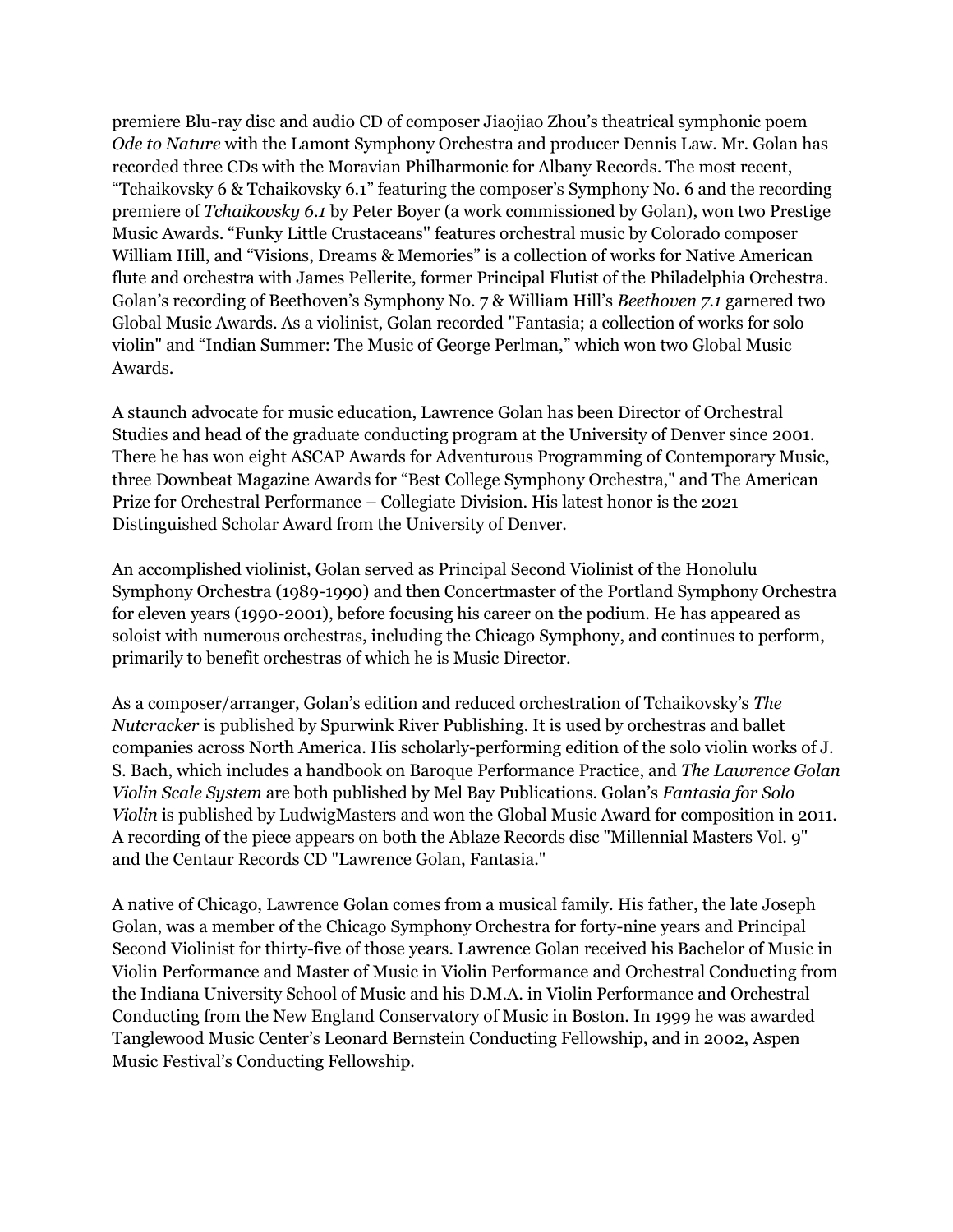Mr. Golan's previous positions include Resident Conductor, Phoenix Symphony (2006-2010), Music Director, Phoenix Youth Symphony (2006-2009), Music Director, Colorado Youth Symphony Orchestras (2002-2006), founder and Artistic Director, Atlantic Chamber Orchestra (1998-2003), Music Director, Portland Ballet Company (1997-2013), and Music Director, Southern Maine Symphony Orchestra (1990-2001). Lawrence and his wife Cecilia, who is from Buenos Aires, Argentina, have two young children.

### **Medium Length Biography**

Vibrant, inspired performances, imaginative programming and an evocative command of different styles and composers are the hallmarks of American conductor Lawrence Golan. Newly appointed Principal Guest Conductor of Germany's Bayerische Philharmonie in April 2021, Golan's Music Directorship with the Yakima Symphony Orchestra in Washington state has been renewed for seven more years (through the 2028-29 season) and with Pennsylvania's York Symphony Orchestra for five more years (through the 2024-25 season). A dynamic, charismatic communicator, he also continues as Music Director of Colorado's Denver Philharmonic, and of the Lamont Symphony Orchestra and Opera Theatre at the University of Denver. Having conducted throughout the United States and in Bulgaria, Canada, China, Czech Republic, El Salvador, England, Georgia, Germany, Italy, Mexico, Poland, Portugal, Romania, Russia, South Korea, Spain, Taiwan, Ukraine and Uzbekistan, Maestro Golan continues to develop relationships with orchestras nationally and abroad.

Highlights of the upcoming 2021-22 season include the 50th anniversary season of the Yakima Symphony Orchestra, which will feature a gala performance by violinist Joshua Bell, and two recordings, one with the Villalobos Brothers, and one featuring Mendelssohn's Symphony No. 2, "Lobgesang," with the Yakima Symphony Chorus. Maestro Golan will travel to Granada, Spain to conduct the finals of the María Herrera International Piano Competition and to Munich, Germany for his first concert as Principal Guest Conductor of the Bayerische Philharmonie in July of 2022. Additionally, Maestro Golan has a new book out called *Score Study Passes*  published by Globe Edit and a new composition, *Fantasia for Orchestra*, distributed by Notation Central. Summer 2021 events included the August 6 release by Centaur Records of *Lawrence Golan, Fantasia* as well as the York Symphony Orchestra's Open Air Summer Series at the York Fairgrounds.

An award-winning recording artist, Mr. Golan has made several CDs, both as conductor and as a violinist. This season Golan will make two recordings with the Yakima Symphony Orchestra: one with the Villalobos Brothers, and one featuring Mendelssohn's Symphony No. 2, "Lobgesang" with the Yakima Symphony Chorus. Additionally, Golan has made four CDs for Albany Records. Golan's recording as a violinist called "Indian Summer: The Music of George Perlman," won two Global Music Awards.

Golan served as Principal Second Violinist of the Honolulu Symphony Orchestra (1989-1990) and then Concertmaster of the Portland Symphony Orchestra for eleven years (1990-2001), before focusing his career on the podium.